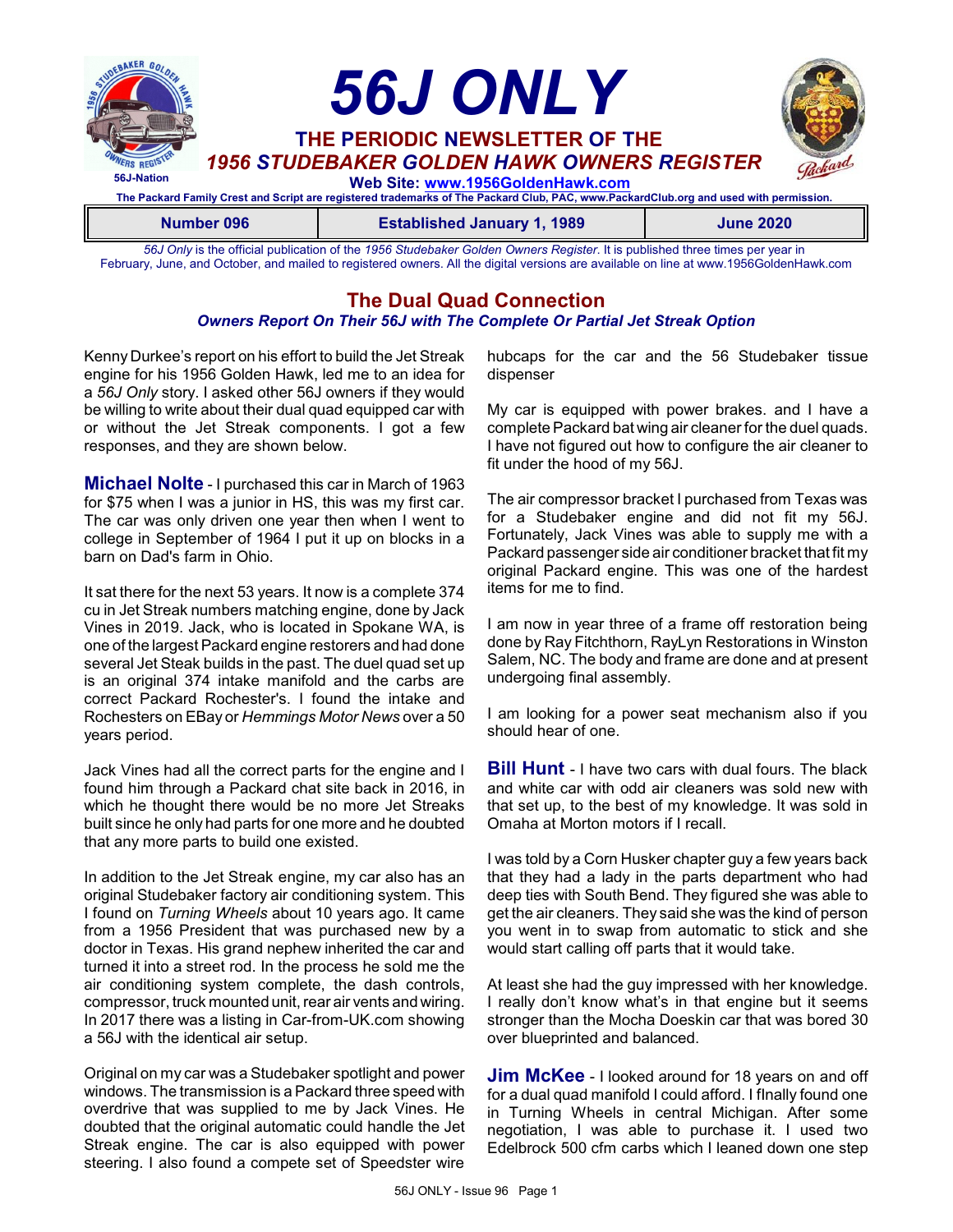with new rods and jets.

It runs great! The 352 finally needed to be rebuilt a few years ago and I considered going all the way with the *Jet Streak* option. I chickened out since I didn't feel I knew enough, and this was the first Packard for my engine builder. I'm satisfied with the WOW factor when I open the hood.

If you want to see my car, someone(?) did a short video of it at a car cruise and put it out on YOUTUBE. Just key 1956 Studebaker Golden Hawk red and white. You'll know it by the the big chrome horns! *Note: See it at* [ww.youtube.com/watch?v=EzDkVbY2-1w](http://www.youtube.com/watch?v=EzDkVbY2-1w)

**Doug Button**- This is great stuff! One of the 56Js that I bought partially restored had a dual quad carburetor setup. The engine had been rebuilt and was sitting in the car, but without the tranny installed. I ended up selling it, but not before firing up the engine. What a rush when it roared to life! I have been planning ever since that my next 56J would be fitted with that configuration.

The car I bought from Creston Iowa last summer, 6030178, did not have an engine, so I also bought the one Bob Reining had from the Virgil Marple Brainerd Estate, 6030820. The body and frame on that one were too far gone to restore again. I am in the process of going through that engine.

I have found a dual carb manifold to use on it. From the information about the Jet Streak engine in your 56J Authenticity Guide, I might try to implement the other Jet Streak options as well, if I can find those parts. If you know of any sources, I'd appreciate the information. I'll keep you updated on progress.

**Larry Michael** - Per your request a few weeks back, attached is a short write-up with pictures of my dual-carb setup. I look forward to seeing a consolidated grouping of pictures and articles.

Thanks for pulling together the donation to the national meet. I never thought you would raise that much, but what a neat effort!

My '56 Golden Hawk has the dual four-barrel setup. This was a conversion done by me in 2000. I originally purchased the car in 1966 from a speed shop in Mill Hall, PA. It had drag slicks on the rear and they had used it to run in the quarter-mile drag races locally for a couple years until the Ultramatic finally had had enough!

I restored the car in 1980 but never rebuilt the engine until 2000. I had looked for a dual four-barrel manifold for many years and finally located one sometime in the 1990's. I bought it from a repair garage that had it "laying out back for many years". After some negotiating, I bought the manifold and two carbs for the grand sum of \$50! The carbs did not match as one was a Rochester and one was a Carter WCFB.







My car is not a Jet Streak and the only performance mods to the engine was to bore it .030 over and the installation of dual carb setup. As I outlined in my *56J Only* Issue 083 article from a few years ago, shortly after I installed the rebuilt engine and carbs I put it on a dyno and did a high speed run which topped out at slightly over 144 MPH.

**Frank Ambrogio** - My 2nd 56J was equipped with the Jet Streak option at the time I made the purchase. It was put on by Jim Thomas, the original owner. Mason Maynard bought it in 1985 before selling it to me in 1987. Several years later, speaking with Larry Michael (see story above) and Mason Maynard at an SDC meet, I discovered that Larry was familiar with that car.

After the meet, Larry gave me Jim Thomas' phone number and a few weeks later, I had a nice conversation with the original owner. Jim said he tried to order the Jet Streak setup from the factory, but Studebaker said no.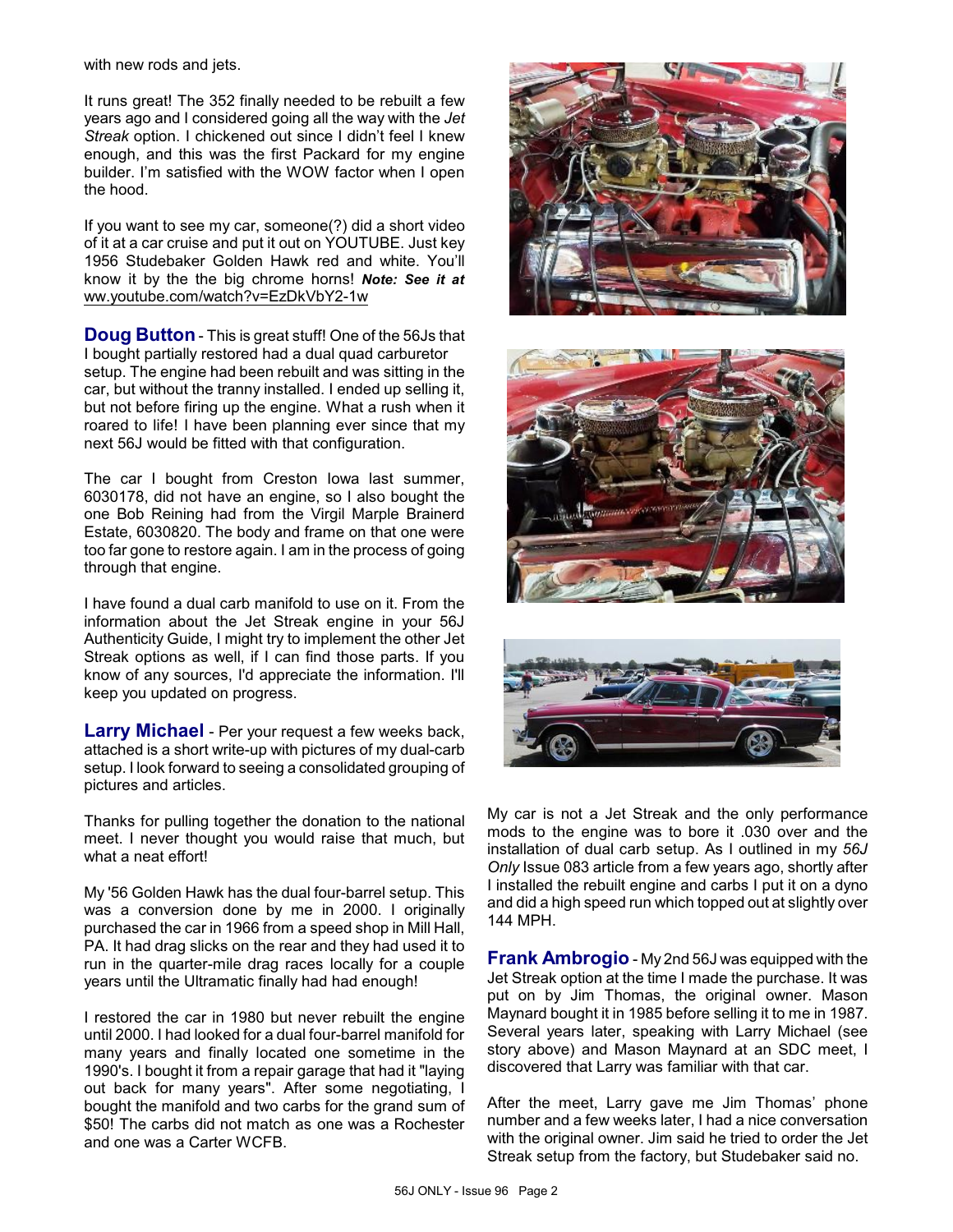The car had the complete Jet Streak option with the only deviation being Carter AFBs were used instead of the Rochester carburetors. They were the same carburetors used on the 1958 Plymouth Fury, Dodge D-500, and DeSoto Adventurer. It had the dual point Mallory distributor and the Mallory Mag Spark transformer. The transformer replaced the conventional type ignition coil. With the manual transmission, it was a real *kick in the gas* whenever I'd *stand on it.*

The car was a solid #3 driver but managed to win its share of awards, mostly in people's choice type judging. I always had the hood open and I think the engine was something most old car folks did not expect. That probably swayed a few voters. It was a lot of fun to drive, especially after I added power steering, and it never let me down in the 28 years that I owned it.

## **6032488 Joins Our Register** *From Mary Kay Zaineb*

*NOTE: We have spies located all over the globe who report 56J sightings. Often these cars never get registered with us, but I keep a record showing they still existed at some point. This car was reported to me in March 2013, and made it to our register on February 18, 2020 - FJA*

Our family bought the car in 1970/1971 from the original owner's son. Willed to me. Verified mileage at purchase 29K. Current approx 40K. Beautiful interior and paint. Engine/tranny uncertain. Want to make it run. Will never sell *My Beauty*.

I have known the basic history of my car since 1970/1971. Myparents were Studebaker fans and owned several over the years. My Dad purchased the car for me when I was in high school. I drove it & was the talk of the town!

My Dad purchased the car from the original owner's son. He told us that his dad had passed away and had been a Pan Am Airlines pilot who spent his winters in South America where the car was kept. It was so thrilling to see the production order that shipped it to El Salvador!!

The car was in my parents garage since about 1983. It was not driven again after my Dad drove it in the wrong gear while showing off to a friend. I fear it will be a big project to get it running again, but this is a start.

Meanwhile, the Stude will forever be *My Beauty*! Thanks for everything! I look forward to making good use of the website & SDC forum.

I'm not sure it would be safe to start the car. It wasn't stored properly - all the fluids were left in, etc. I'll take my time & study the information you sent me and talk with the folks whose contact info you've sent me.

Here are a couple of little tidbits on the car that are interesting.

My dad paid the whopping sum of \$750.00 for the car.

The SDC was aware of the car when my mom contacted them in the 1980's. This was because the original owner had ordered it without a heater/defroster. He didn't need it in South America.

The lack of a heater/defroster caused me to run it gradually into the mud back in high school during a rain storm. No damage to the car, but boy did I get in trouble with my parents. I wasn't supposed to have the car out!

My dad & I took the car out (about a year after we got it). We had several of the neighborhood boys with us. We went out on the new freeway in town that had just opened. I was driving. My dad urged me to "see what she'll do". We were going 135 mph & there was still a little gas pedal left! We still had the old white wall tires on the car! I shudder to think what could have happened, had we blown a tire!

I once raced a 1970 hot rod Camaro - 350 engine. He got me off the line, but after that, I had him. He found me later & wanted to race again. I didn't do it.

Ah the foolishness of youth! But fun! Ha ha!

# **6031654 Rejoins Our Register** *After Four Years*

The 56J formerly owned by Bill Ladroga was registered on March 10 by Steve Plaster. This isn't especially unusual since many, once registered, cars have been unaccounted for after they were sold. Some times they disappear for a decade or more. Often they were never registered again.

This case is a little unique because Stephen is the owner of *Evergreen Historic Automobiles* in Lebanon MO. The 56J is one of roughly 550 cars, nearly all convertibles including the 1932 Lincoln KB that FDR used for his first inaugural parade down Pennsylvania Avenue. Other notable cars include Doc Hudson from the movie, Cars, and the Batmobile, from the TV series. The collection is one of the largest privately owned, in the world.

If you have Internet access, you should take a look at the *Evergreen Historic Automobiles*' web site at: <https://www.evergreenhistoricautomobiles.com/>

# **SNM Gets A 1956 Golden Hawk** *From Roy Pearson*

I donated my car to the *Studebaker National Museum* so it can be enjoyed by many people. I would say it's a 1 or 2. It was my first car and has had a frame off restoration.

*NOTE: I sent this note to Roy: That was a very nice gesture. It will be a great addition to the museum collection, and it is a model that was sorely needed. Thanks for doing this. I'm sure*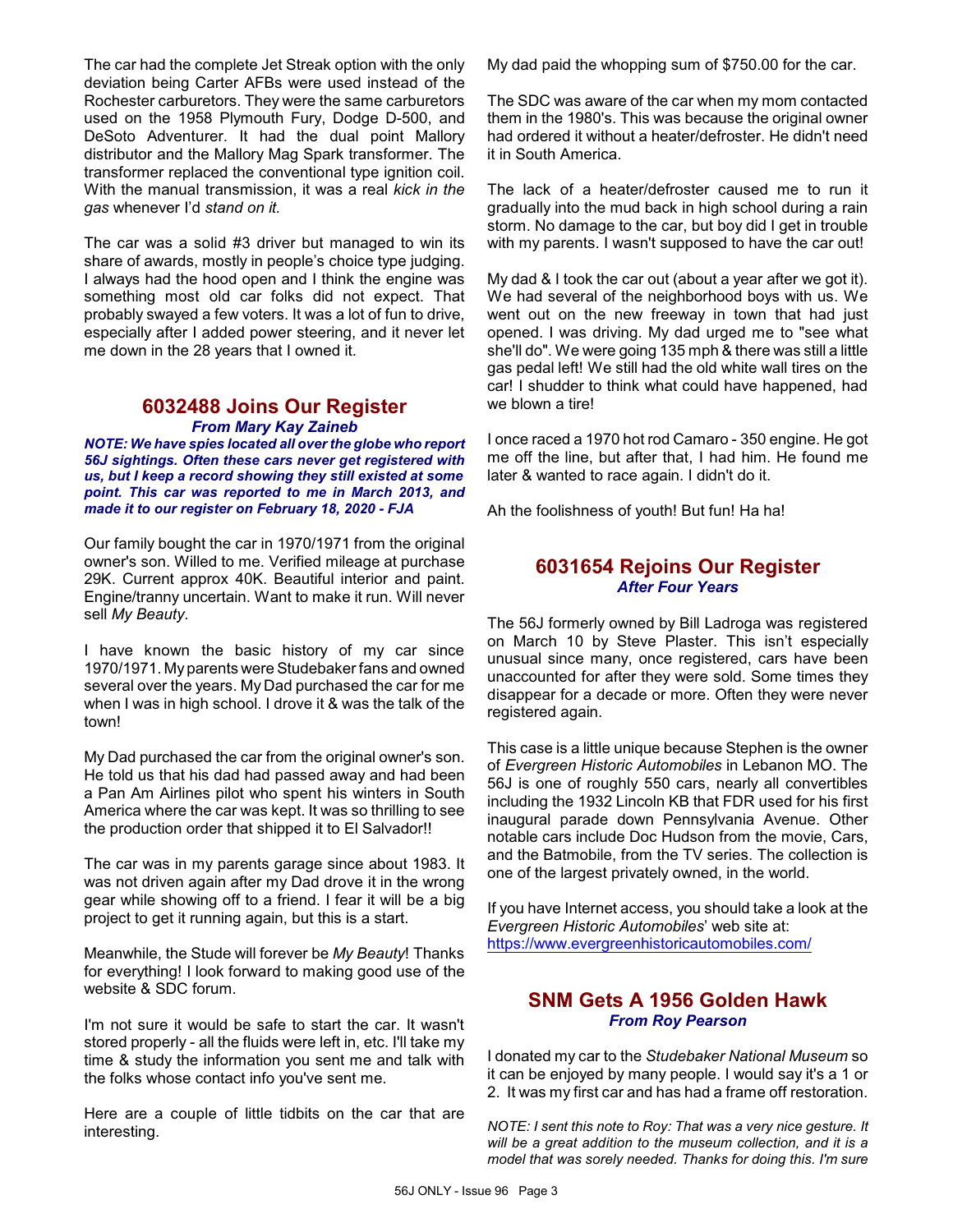*it was not an easy decision. As our group ages, I fear there will soon be more cars available, than people to take care of them. At least yours has gone to a good home.*

After a great deal of thought I came to the same conclusion you expressed. That was my first car and I feel good about the thought that many people can enjoy it like I have.

## **Hood Safety Latch System** *Studebaker Made a mid Year Change*

Chuck Lampman sent the following message: *An authenticity question - I noticed, as I scanned through the Shop Manual Body Section, mention of a safety latch for the hood on page 3, figure 6, yet the parts manual doesn't show it in the illustration of group 1622.* 

*My car has the holes for the pin that secures the latch, and I have indeed installed one that I modified from another car, but I have seen many 56Js without the latch or even the holes for the pin. Have you ever noticed this? Mine is an LA car if that makes a difference*

**- - - - - - - -** I discussed the hood safety latch on page 44 of the (new) Authenticity Guide. Just click on **options** and **authenticity guide**. Or just see it at <http://1956goldenhawk.com/manuals/56ghauth.pdf>

Both my cars had the tabs and holes for the pin, but had the later style latch. Brent Hagen said the old latch wasn't shown in the 1955 - 1958 chassis parts catalog

There was a notification of the change in Service Bulletin 314, page 5. According to this bulletin, both my SB cars (6031884 & 6032195) would have originally had the early style latch system, and your LA car (6800420) would have the later version.



I'm not sure why any 1956 cars would not have the two tabs, other than having a later year hood. I suppose Studebaker could have eliminated the tabs after the Service Bulletin came out, but I doubt it.

# **No. 7 Spark Plug** *What Were They Thinking?*

I received a message regarding the removal of this pesky plug.

*Frank - Is there a trick to removing the spark plug closest to the battery on the 352 engine? It seems like there's a lot in the way to get that last plug out. Do you have any tricks? Thanks*

### *Nick Nickhols*

#### Hi Nick:

Getting to that plug is not the easiest one to get at. If your car has power brakes, getting to that last plug is even worse. Back around 1984 Bob Edwards provided an alternative solution to that problem. If I remember correctly, it involved using an open end wrench on the spark plug socket, but maybe Bob can give you a more accurate description.

## **Frank**

*Yes, you have a good memory. The socket must have a hexagon fitting on the end for a flat open end wrench. Place the socket over the plug by hand then Loosen the plug 3 or 4 turns only. Remove the wrench then finish removing Plug by hand. Reverse this process for installing the new plug. Removing the Battery Hold down also helps. This works for me but I'm sure there are other methods depending on tools available.*

#### *Bob Edwards*

I ended up doing just that. I had to grind down the spark plug socket a bit to get the socket to go over the plug, then I used a 13/16 open end wrench on the socket. And of course, the car has power brakes, making the other plugs not that easy to remove. I also had to take the battery tray off. I'm sure a Packard vehicle has more room for the spark plug access then our Golden Hawks! Thanks much Frank!

#### **Nick Nichols**

# **Powder Coat Color Match** *Has It Been Done Before?*

Frank. I believe that you had a Mocha/Doeskin 56J, same as mine. May be a dumb question, but I was wondering if you knew of any standard manufacturer's (sayCardinal, or Prismatic, or any others) powder coat color that is "close" to Mocha. I need to have my rims finished, and powder coating seems to be more economical and tougher than painting.

#### **Bill Perrin**

#### Good afternoon Mr. Ambrogio,

I didn't see Bill's email to include him but hope you wouldn't mind sending him my response to the powder coating.

There are powder coating companies that will do a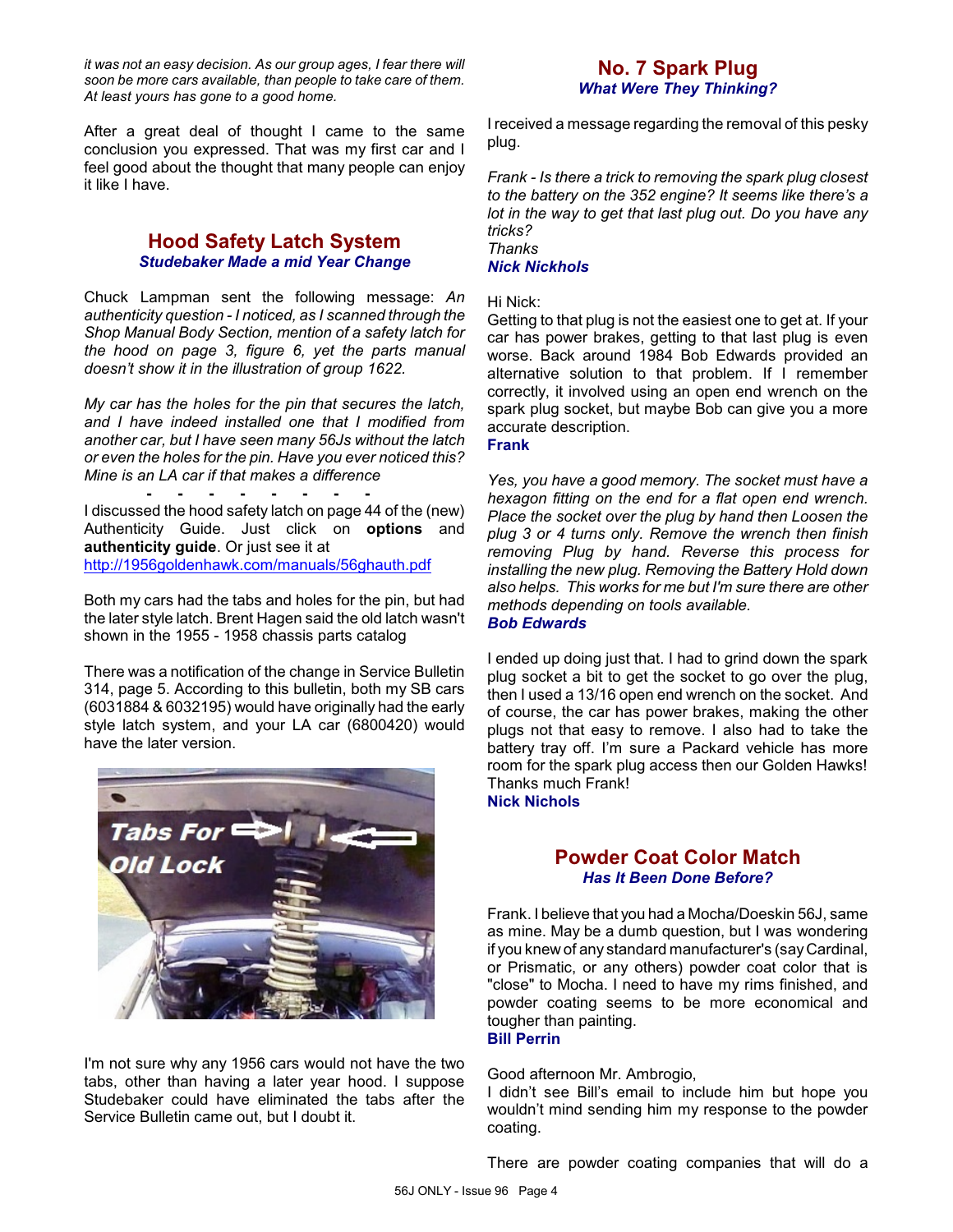custom color and match something close if you have a spray out. However, in my experience when they powder coat something the finish is just about as good as the surface of the bare steel rim. They can put a "primer" coat on first that is very thick and helps fill in voids, nicks, etc. but the finish is never as nice as hand body-working, blocking primer, etc.

If you have perfect condition rims then it may be more economical. Lastly, the finish in my opinion is not as glossy as a quality sprayed clear-coat and you can do a better job fine tuning and matching the colors. Hope this helps. Best regards, **Gerek Brodfuehrer**

Hmm, I'd say talk to the local paint jobber, or person who is doing a lot of powder coating. They may have technology available to color match. Technology is moving forward in leaps and bounds. Even if the answer was "no" last year, it's still a good idea to ask again this year. Sorry I cannot offer anything more specific. **Joe Hall**

Thank you for your responses. My rims are currently painted red oxide primer, so I need to do something with them. I am not looking for concours quality.

After talking to a couple of powder coating companies and others, and considering your responses and difficulty getting a close powder coat match, I have decided to paint. At my request, our local PPG paint store was able to get the mocha and doeskin formulas, so paint is available. Thank you again for the excellent information. **Bill Perrin**

## **The Name Game** *Can Be confusing For Your 56J Monitor*

The older I get, the more easily I get confused. It is not a good situation when I get a message from Michael Nolte (see page 1) and Nick Nichols (see page 4) at roughly the same time.

Mike and Nick, if either of you received a reply addressed to *Nick Nolte*, just attribute it to (my) old age. If I hear from the real *Nick Nolte*, I'll let you know what he advises.

# **The Four Year Rule** *Our No Dues Policy*

Whenever I hear from you, see an article about you and/or your 56J, or find anything that lets me know you still own you car, I try to update my records showing the year this happened.

Around the first of each year, I check to see who hasn't been in contact during the past four years. I contact each owner by mail or Email to make sure they are receiving the newsletter, and still own their car. This is important *to me at least*. Since we don't charge dues, I

never know if everyone is receiving the newsletter. In the case of Van Kasper and Bob Juba shown below, I would not have know that they each sold their car.

I sent 23 notices in late January, 11 by mail, and 12 by Email. I received 6 responses from the mail group, and 4 from the Email group. Apparently it is much easier to mail a letter than it is to hit reply to an Email. Therefore, With just 10 responses out of 23, our registered owners roster is reduced by 12. We've lost track of 15 cars.

It is always good to hear from them, and the responses are quite varied, from sold, did nothing, still working, etc. Rarely do I receive something like, *enjoying it*. Here are a few examples:

Yes, we do still have our 56J. Unfortunately it is in the same state it was in in the beginning. We do enjoy receiving your newsletter. So thanks for all you do. Wishing you the best. - **Bill and Betty Stogne**r

Thanks for checking up on me. Yes, I do still own the GH. It has been sitting in a tuck-under garage for and not moved for about 20yrs now. (Air conditioned and heated comfort) It needs a new oil pump. I have the kit to convert to the Olds pump and every year I swear I will do it sometime that summer. Hopefully next summer. Yes, please keep me on the newsletter list. I enjoy every one.

Thanks again Frank for checking on me. - **Larry Weidner**

Sold the car a couple years ago. The new owner got it accepted into the Italian MILLE where it competed and finished last year. Thanks. - **Van Kasper**

Sold my 56 Golden at Branson Mo Auction. Would like to continue receiving the newsletter! - **Paul Walker**

Yes, I receive the emails and still own three 1956 Golden Hawks. I appreciate all the work you do for the group and your emails. I am a friend of Brent Hagen and buy parts from him regularly. - **Mark Yardley**

We still have the 56J. Appreciate all your efforts. Please keep it on the list. Best wishes to you and Anita. - **Doug and Pam Jackman**

Yes I am receiving the news letter and I still have my 56J. I did not get show it much last year . I hit a deer last spring. It broke the grill out ,bent the hood and damaged the radiator but I was able to drive it home as we were only about a mile from home. I was able to get it repaired but I had to buy a 56 Power Hawk to get a hood . It now has a 56 hood instead of the later model and the insurance paid for it. I was sad to see that you sold your 56S. I always look forward to reading the news letter. I hope you are in good health and thank you for all you have done for all us with 56Js. - **Larry Prater**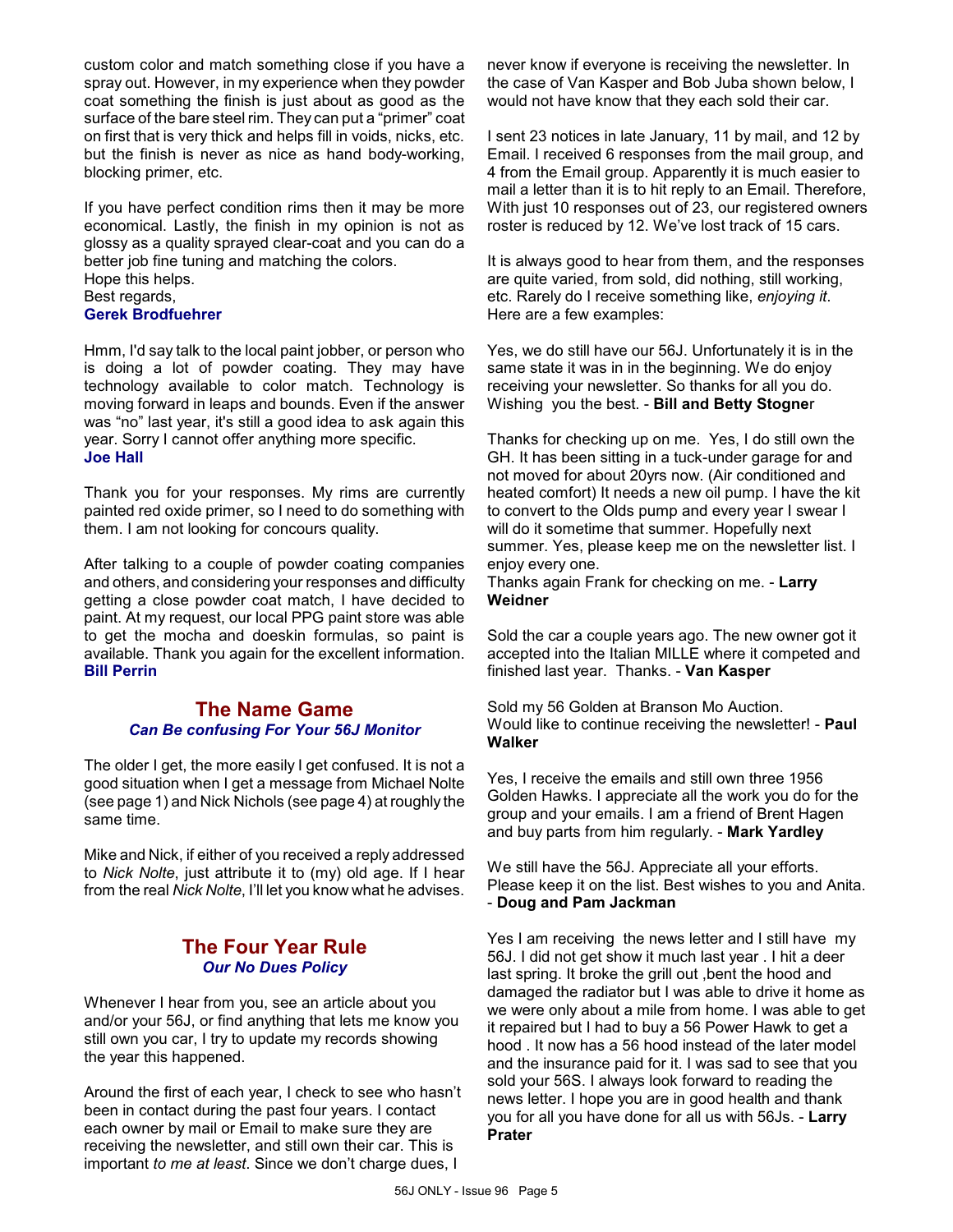I still have my -56 Golden Hawk and i want to continue with the newsletter. Do you know where to find the trimkit that gives 320 horsepower? Where can I find 1956 GH parts? Do you have any tips to balance the very heavy hood and to hold it open in a secure way? - **Erik Sjostrom**

I still own our '56J. I dream about it nightly. But I'm still occupied with our '40 Packard project, and work is unrelenting (restoring old buildings in the city of Saint Louis. Now even though I personally have no children, my wife and I are taking care of grandkids for the last 9 months and into the future (long story). The Hawk is safe and I will complete it at some point. Keep kicking out your fine publication please. - **Sam Meller**

Hawk is equipped with 700 R4 GM Transmission w/Overdrive, GM front disc brakes, stainless exhaust





#### - **John Caskey**

Hi Frank. - I still have my car and I try to make it a Little better each year, for this summer I have upgraded the front of my car, rebuilt steering and new bushings. So the car is rolling and we use it when the weather is nice. Last summer I was in a Swedish motor magazine, They were interested in the car because it was sold new in Sweden 1956. I have even changed my carburetor, generator, and put in an electronic distributor , so the car runs pretty well now. I receive all newsletters from you and I want to keep receiving the newsletter.

And then there is an American guy Predrag Gligorowitch that has moved here to Sweden, and we live only 12 kilometers from each other. So I have been there to help him a little with his 56 Studebaker Golden Hawk . He had some ignition problems. W make it run

again and that was fun. I hope that you can read my crappy English and that you know what I mean . Krister Eriksson Sweden and a happy owner of a Golden Hawk 56. - **Krister Eriksson**

Yes I still have the 56J and it is still on a 'non op' California registration, has been for probably 20 years? It is parked inside my wife's 24 x 40 shop. Yes I have one the same size for me. The 53 Coupe is in there or in the front garage. Sometimes it is covered up under my 4 post car lift, that sits outside. I put plywood and a tarp on the runners and use it as a garage. That way I can move it in my shop to work on it, even in the worst of weather? Later from Leif in Idaho. - **Leif Juliussen NOTE: All the people who responded are set for another four years! The rest have been dropped.**

# **56J Owner Behaving Badly** *Sometimes Things Don't Work Out*

*I get many Emails and phone calls, some pleasant, some not so nice. This story deals with a 56J owner, whom I will refer to as Tex.*

*Bob Coolidge received a message on his answering machine from Tex, who said he owned a 56J for 50 years and that it had raced at Bonneville. He left a phone number, but the voice was muffled and not understandable. Bob maintains the Studebaker Racing web site, [www.StudebakerRacing.com](http://www.StudebakerRacing.com) and wondered if I knew of the owner. He felt anyone who owned a 56J for over 50 years, would surely be on our Register.*

Tex has never registered with us, so I couldn't help Bob. Three days later, I received an Email from Tex (I left the wording exactly as written):

*I have a 56 golden Hawk I have owned since 1975 and has been in storage since 77. I will register to assist your records ONLY if he auto does not appear online. Member of XXSDC and national. (Note: I crossed out the chapter name to help protect Tex's identity. Also, I assume the words "he auto" should be "the auto")*

I replied promising not to put anything about (t)he auto online. I also forwarded his Email to Bob, since it was Bob who Tex contacted initially. Bob sent the following message. To Tex

*Tex: I was glad to receive from Frank Ambrogio your e mail address. I have tried several times to return your telephone call. However the call would not go through. The number on my answering machine is nnn-nnnn (Note: number deleted). At the end of the message the number 355 was spoken. I took that to mean the area code.* 

*Anyway, I do not have information on Studebaker efforts at Bonneville save for the Andy Granatelli era. If you have any names of prior owners etc. I will attempt further research.*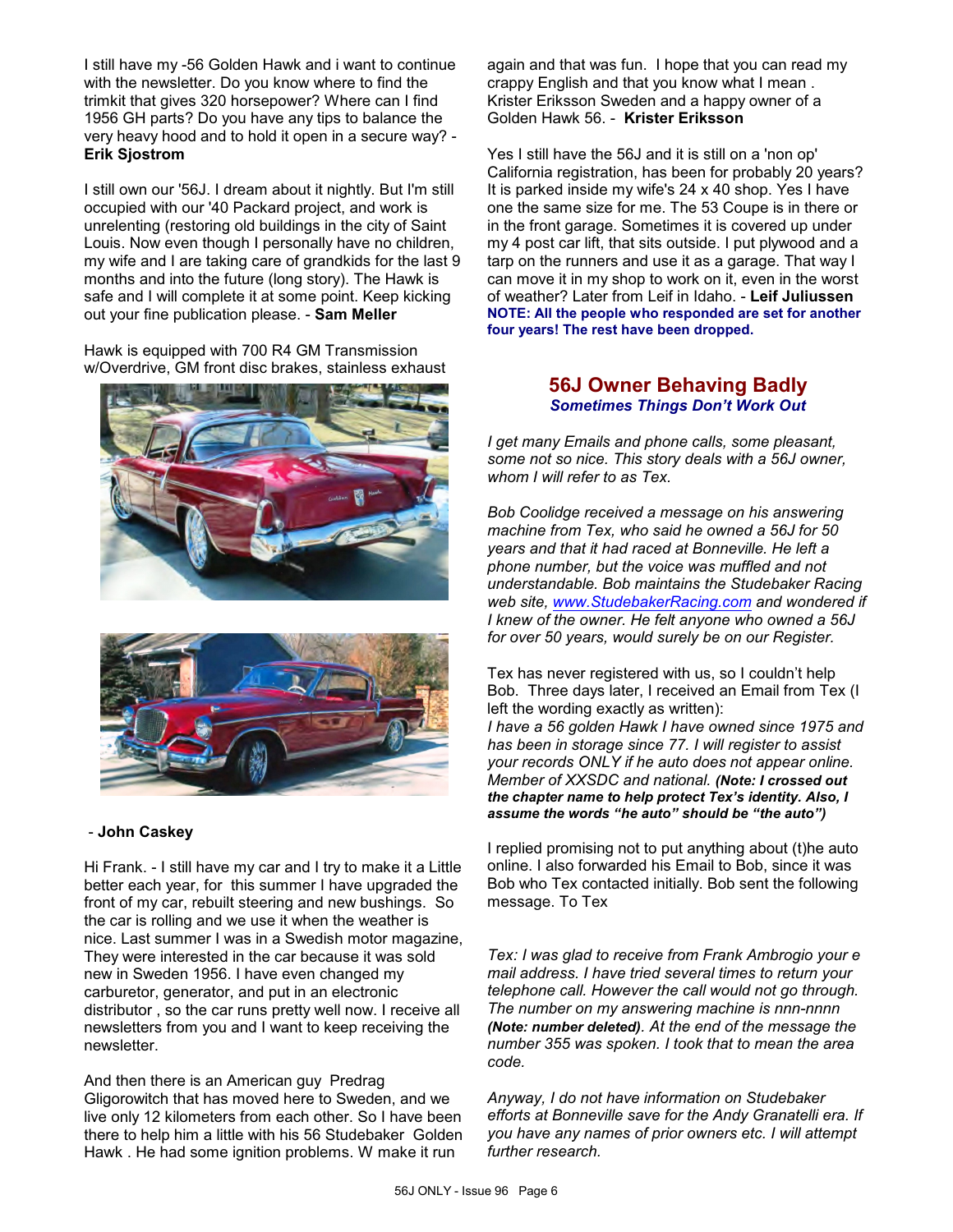Tex then wrote the following to me:

*It felt as if no time transpired before I received a call from some one with whom you shared my information. I had only considered your putting my info on the net, never thought you would actually call someone to divulge it.* 

*I thought I made it clear I do not want my info to get out. Period. I have good reason for the choice. I assumed you would understand it was important to me when you agreed in an email not to divulge. So much for your thought process, or lack thereof.*

Ouch! In an effort to accommodate the quirks of some owners, I have to deviate from my normal record keeping. I make the effort in order to obtain the Serial # for our Register. Unfortunately, this leaves many chances for, something to go wrong. I replied to Tex, explaining my position:

Hi Tex: Wow! Thank you for your most pleasant, tactful email. I can't think of many things I enjoy more than reading a message berating me, for trying to help someone.

I did not divulge your information to anyone, except Bob Coolidge whom you had already contacted. A few days ago, Bob received an answering machine message from you, but had a problem understanding the phone number.

Bob maintains records of Studebakers that were involved in racing. You indicated your car ran at Bonneville, and since it was a 1956 GH, he reached out to see if I knew of you and/or your car. Since you had contacted him and left your phone number, it seemed logical that you wanted him to reply.

Your message to me stated, *"I will register to assist your records ONLY if he auto does not appear online.*" When you wrote to me, I forwarded your message to Bob giving him another avenue through which to reach you.

I never dreamed that this violated what you meant by "ONLY if he auto does not appear online". Don't you agree that this is rather vague? At this point, the auto has NOT appeared online. How could it? I don't even know the Serial #. I have followed you wishes!

I am simply trying to track the remaining 1956 Golden Hawks. It is a personal endeavor which I have pursued for 30+ years. My goal is to help owners get/keep their car on the road. Whatever your reasons for keeping your secret, I respect them.

However, I don't need the aggravation. There are probably 300-500 cars of which I am aware, but have not been registered with me. Our service is here to help if anyone wants it. All they have to do is contact me, as you did. Honestly, I don't care who owns which car. Only the serial  $#$  is important to me. If the owner

registers, I offer free access to all our resources.

We can't change what has transpired. Rather than put the onus on me to keep your secret, let's just drop it right now. I don't care if I ever learn the serial # of your car! It's just one of hundreds that I don't have. Having to make special exceptions for individual personal quirks makes more work for me. I end up walking on egg shells trying to accommodate their demands. And, as in this case, when something goes wrong, I catch hell for it. Lovely!

If you want to write back and offer more criticism, please do so. I'm sure it will give you some personal psychological satisfaction. You can have the last word. At least, that will be one nice thing I could do for you.

There! I feel better! So far, Tex has chosen ignore my offer.

# **Shooting for 100** *56J Only - Is The End In Sight?*

As you can see from *The Four Year Rule* story, I am running out of material for **our** newsletter. I place the emphasis on the word our, because so many people refer to it as *your*, meaning Frank's, newsletter. I do find a few things to write about, but I depend on you to help fill up the pages.

In our infancy, that wasn't a problem. In fact, I printed as many as 6 newsletter in an early year, with some issues exceeding my normal 10 page maximum. Anything beyond 10 pages requires additional postage. In recent years, the page count has settled on 8 per issue.

You may have noticed that I always refer to a newsletter issue as a three digit number. Beginning with issue 001 I decided to allow for the possibility of reaching the triple digit plateau. I didn't think we'd get beyond 999, so four digits wasn't necessary. Number 100 should happen in October of next year. What happens after that remains to be seen.

**Mail Bonding**



*Letters From Our Readers.* **(Edited as required.)**

# **Walter Hultzsch February 12, 2020**

Yes Frank, I sold it, 35.000 euro , I don't know the new owner yet, but I gave him your information and the address of the Register website.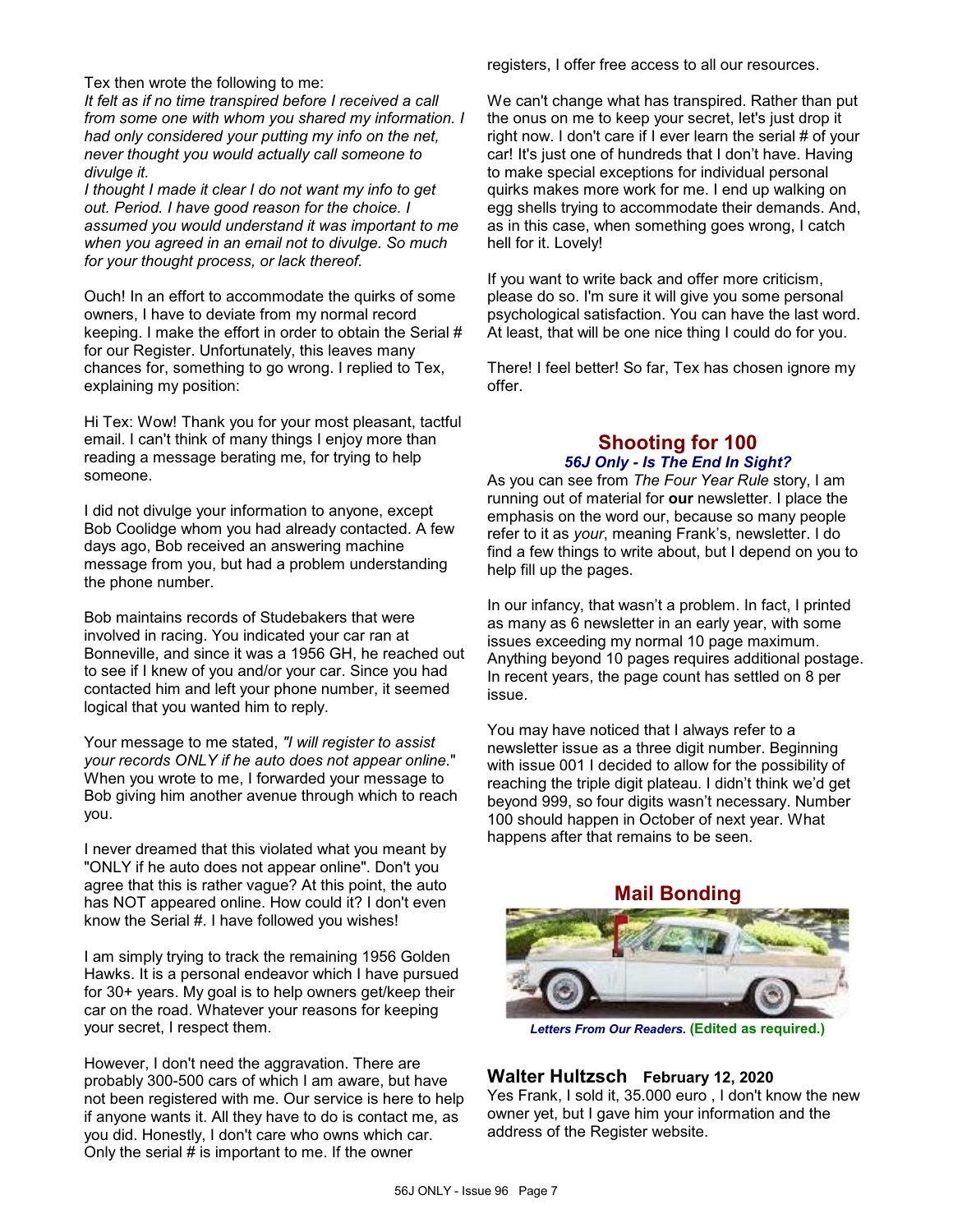It's a pity, I don't have a Studebaker anymore. It was a good time to stay with you and your friends. But I will follow Studebaker in the forum. Have a good time, and thanks for your great efforts

### **Bill Perrin February 21, 2020**

That is incredible how the (printing) costs have gone up. **NOTE: It now costs more to print and mail the parts catalog than I charge for it - FJA**

Received your package yesterday. Thank you. Hopefully I will have time to go through them tomorrow. Have never seen a USB drive like that. So small. I likely will copy to DropBox in the off chance that I misplace it.

BTW, my 56J is in the shop to check for fuel leak. 35 year old mechanic says that the 56J has gotten more comments from his customers than just about any car he has had over the last 5 years. One guy saw it from the street, came in and asked if it was for sale. Such a distinctive car. Mechanic says that it is really growing on him and he loves it.

## **Stephen J. Stoner February 23, 2020**

I am a member of SDC & have been interested I Studebaker history and their cars and trucks since 1955! I am making Studebaker archives of their wagons, wheel barrows, cars, trucks, and their other products. I am a definite fan and fanatic of all things Studebaker!

I have never been fortunate enough to own a Golden Hawk, but I would like to become a member of the 1956 Golden Hawk Register. I am mostly interested in your newsletters, pictures, and information. I would like to have any hard copies of pictures and information of the 1956 Golden Hawk.

I do not have a computer or any other electronic device. I know that you are the main authority of 1956 Studebaker Golden Hawks. Please inform me of the cost of any of the mentioned items. Thank you very much.

**NOTE: I contacted Deborah Shipione and Jim Humphreys, who live in Tucson. They offered to work with Stephen.**

## **Johnny Olsson April 17, 2020**

My car was imported to Belgium by John Bernt. He did race the Mille Miglia 2017. I bought it last year to participate in MM 2020, I got all the paperwork in order and applied, but then Corona came and the race is postponed  $\hat{A}$  or cancelled this year. Maybe better luck next year.

The car is in an excellent condition and a pleasure to drive. The serial number is 6031113. I know a little bit about its history, but I am interested in knowing more.

# **Here We** *Grow* **Again**

*If you move, please remember me when you send your change of address information.*

| 693 Bruce Kantor<br>Charlotte NC      | SN 6031195<br>Prev Owner Stephen Peterson                |
|---------------------------------------|----------------------------------------------------------|
| 694 Mary Kay Zaineb<br>Watsonville CA | SN 6032488**<br>Prev Owner Janet Whitaker                |
| 695 Tom Imig                          | SN 6030714<br>Missiion Hills KS Prev Owner Ron Sterranko |
| 696 Nona Long<br>Quincy IL            | SN 6030996<br>Prev Owner Dale Long                       |
| 697 Stephen Plaster<br>Lemanon MO     | SN 6031654<br>Prev Owner Tom Ladroga                     |
| 698 Gary Mosso<br>Deming NM           | SN 6033045<br><b>Prev Owner Paul Walker</b>              |
| 699 Johnny Olsson SN 6031113          | Karlstad Sweded Prev Owner John Bernt                    |

**\*** = New, Not previously registered or reported. \*\* = Previously reported, but never registered. *NOTICE: In lieu of dues, and to help keep my records correct, new registration forms are mailed to owners who haven't been heard from for four years. If you receive one, complete and mail it at once or you will be dropped from the mailing list.*

# **The** *"J"* **Account**

*1956 Golden Hawks Registered/Reported/Scrapped*

| 225 | <b>Registered Owners</b>                   |
|-----|--------------------------------------------|
| 294 | Cars Registered (includes parts cars)      |
| 345 | *Cars Reported But Not Registered by Owner |
|     |                                            |
| 639 | <b>Total Cars Registered plus Reported</b> |
|     | 48 Additional Cars Reported as Scrapped    |

# **Administrative "Assistance"**

**Special notes and recurring items.**

°**EMAIL CLUTTER**: **I easily get 100s of messages a day, most of which are useless and interfere with the more important items. Please do not send forwarded mail to me. I just can't read it all. This includes anything not 56J related, especially jokes, E-cards, political and religious messages. Believe me, if you send it, I'll get it from 10 others also. Far too much aggravation for me!!!**

°**Studebaker Drivers Club (SDC):** Although we are not officially connected with SDC, they have always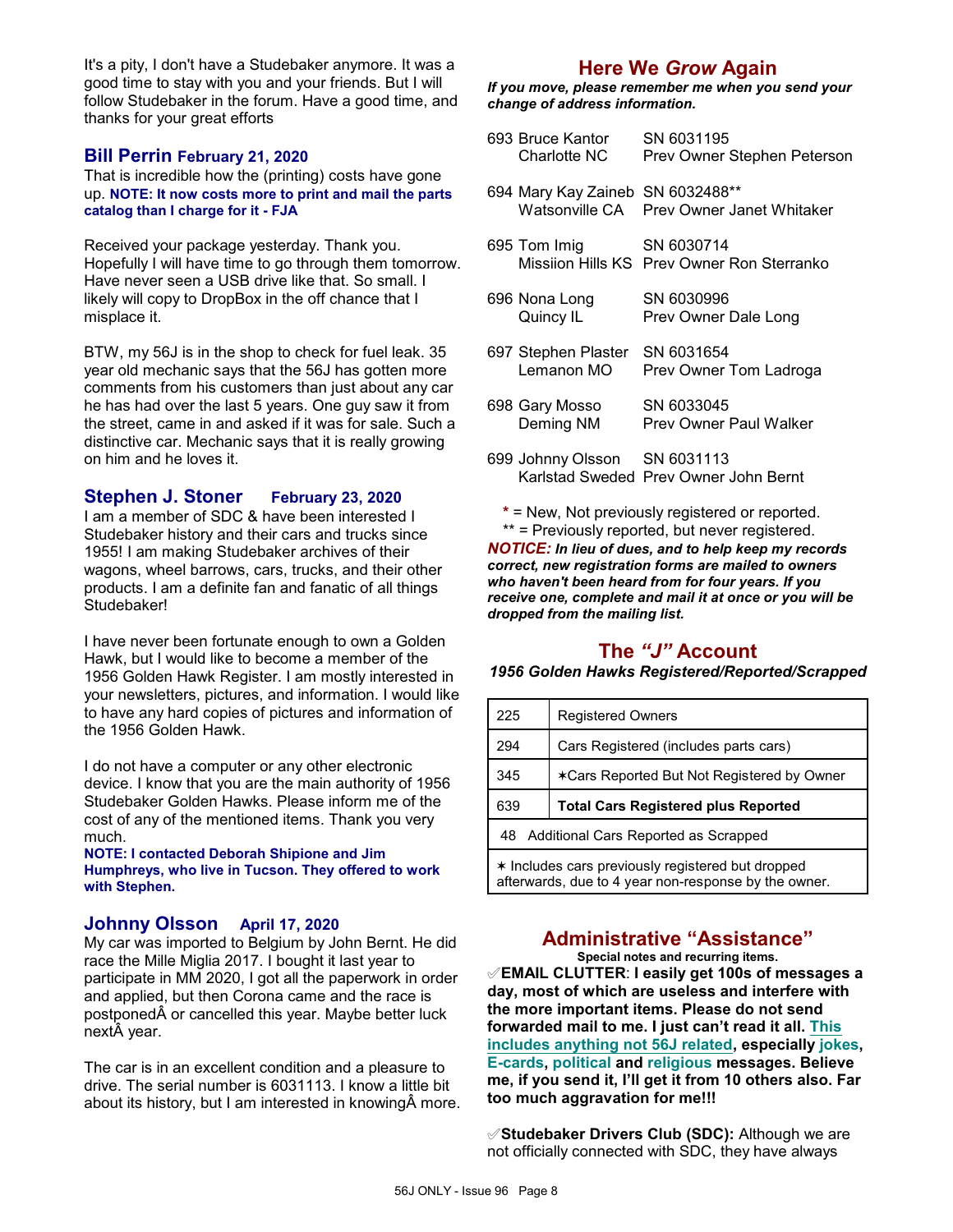been in our corner. I am a life member and would urge every 56J owner to join. It is a great organization and at least two of its Presidents have owned a 56J at one time or another.

°**56JONLY Message Forum** Started by ex-owner Scott Reid in July, 2002 for owners and fans to exchange information. Click on *56JONLY Message Forum* on our home page. **NOTICE:** *If you want to contact me to include something in the newsletter, you must send it to me directly. You can do so through the 56SGHOR web site. NEVER write me at the Yahoo address.*

°**56J ONLY, Electronic Version** of the newsletter is in color, and undamaged in transit. If you would like to receive it electronically, *and save me a buck and a* **half**, let me know and send me your Email address. I will send you a notice when the latest version is posted on the web site. You can read it, download it, and/or print it at your leisure. If you are not able to view it on the web site, let me know and I'll send it as an attachment. Anyone with an Email address on file with me, will automatically receive the newsletter notice electronically. **Let me know if you prefer to receive it by mail**. The mangling, ripping, and stains are free.

°**The Four Year Rule** - If we have not made contact during the past four years, I will send a registration form to you with your newsletter, or by Email. You must respond or you will be dropped from the Register. Since we don't charge dues, this is the only way I can be sure you are receiving the newsletter or still own a 56J.

# *Want Ads*

Due to the dramatic increase in printing costs, Want ads are no longer printed in the newsletter. Want Ads are posted on our web site at: [www.1956GoldenHawk.com](http://www.1956GoldenHawk.com) (Click on Want Ads)

Also check out our sister site at:

[www.StudebakerVendors.com](http://www.StudebakerVendors.com) With links to over 150 vendors doing business on-line. If you don't know how to access the Internet *ask one of your grand kids for help!*

**New Ads Since the last issue:** (NONE)

# **56J Club Items**

*All Proceeds Help Maintain the Register Some Items are free to view or download on our web site or can also be ordered on-line*



**\$20.00**

**Complete Package Flash Drive**. 1956 GH Restorers Guide Video plus 1956 GH Parts Catalog, 1956 GH Authenticity Guide (New version), 1956 Owners Manual, 1956 Accessories Catalog, Borg

Warner Overdrive Manual, 1955-58 Chassis Parts Manual, 1953-58 Body Parts Manual, 1956-57 Shop Manual, 1958 Shop Manual Supplement, *56J Only* Newsletter back issues, 1956 GH Production Orders. \$25.00

**1956 Studebaker Passenger Car Manuals on Disc.** 1956 GH Parts Catalog, 1956 GH Authenticity Guide (New version), 1956 Owners Manual, 1956 Accessories Catalog, Overdrive Manual, 1955-58 Chassis Parts Manual, 1953-58 Body Parts Manual, 1956-57 Shop Manual, 1958 Shop Manual



Supplement, *56J Only* Newsletter back issues, 1956 GH Production Orders. *(Same as the Flash Drive, without the Restorers Guide Video.)*



**1956 Golden Hawk Restorers Guide on DVD** Contains a video version of the Authenticity Guide with many new items discussed. *( Video is Included on the Flash Drive)*

**1956 Studebaker Golden Hawk Parts**

**Catalog.** Printed version, 320 pages. Includes specifications, part numbers, illustrations, indexes, utility items, and accessory codes, and a list of service bulletins. Formatted just like the regular Studebaker Parts Catalogs (add \$25.00 foreign S/H).





\$40.00

**1956 Studebaker Golden Hawk Authenticity Guide.** (**Black/White only version of the new updated Guide**) Documents most of the quirks with B/W photos and all decals shown. Divided into sections covering the engine, exterior, interior, trunk, paint and accessories (add \$18.00 foreign S/H)

#### **Decals-Tags-**

| \$3.00 |
|--------|
| \$4.00 |
| \$3.00 |
| \$1.50 |
| \$3.00 |
|        |

#### *Make Checks Payable to Frank Ambrogio.*

**Owners Roster** (For Registered owners only) send Email or SASE